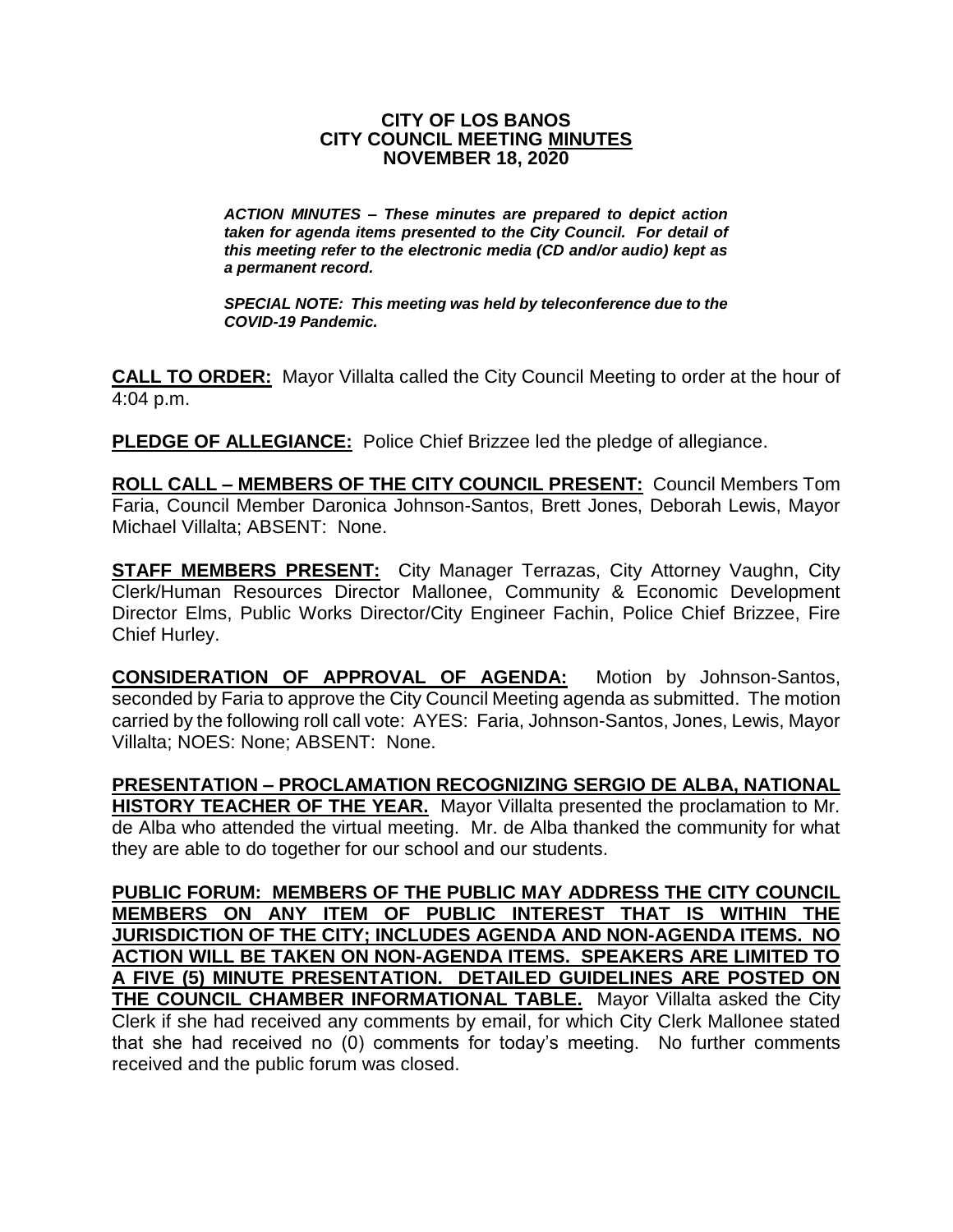**CONSIDERATION OF APPROVAL OF CONSENT AGENDA.** Motion by Lewis, seconded by Johnson-Santos to approve the consent agenda as amended as follows: Check Register for #224447 – #224655 in the Amount of \$1,394,974.18; Minutes for the September 16, 2020 City Council Meeting; Minutes for the October 7, 2020 City Council Meeting; Minutes for the October 21, 2020 City Council Meeting; Minutes for the November 4, 2020 City Council Meeting; City Council Resolution No. 6283 – Adopting a Revised Budget for the 2020/2021 Fiscal Year as it Pertains to Expenditures for Recruitment Services for the Public Works Director/City Engineer in the Amount of \$19,990; City Council Resolution No. 6284 – Approving the Acceptance of a Donation in the Amount of \$100.00 for the Purchase of a Meal for Fire Department Personnel and Amending the Fiscal Year 2020/2021 Budget by Increasing the Appropriation Amount of Donation Revenue and Expenditure Accounts in the Amount of \$100.00; City Council Resolution No. 6285 – Approving Amendment No. 1 to Professional Services Agreement with Placeworks for Pioneer Ridge Area Plan and 2020/2021 Fiscal Year Budget Amendment for the Community & Economic Development Department by Increasing Expenditures in the Amount of \$39,536.00 and Increasing Revenues in the Amount of \$51,357.50; City Council Resolution No. 6286 – Authorizing Award of Construction Contract for Los Banos City Hall ADA Counters Project to ANV Contractors, Inc. in the Amount of \$82,650.00 with a 5% Contingency in the Amount of \$4,130.00 and an Allowance for the Bid Alternative in the Amount of \$10,000.00 and Adopt a Revised Budget for the Fiscal Year 2020/2021 as it Pertains to the City Hall Impact Fee Fund Account. The motion carried by the following roll call vote: AYES: Faria, Johnson-Santos, Jones, Lewis, Mayor Villalta; NOES: None; ABSENT: None.

**PUBLIC HEARING – TO RECEIVE PUBLIC COMMENT AND CONSIDERATION OF ADOPTING AN ORDINANCE TO AMEND TITLE 9 OF CHAPTER 3 OF THE LOS BANOS MUNICIPAL CODE REGARDING AGRICULTURAL/FARMWORKER EMPLOYEE HOUSING; ORDINANCE NO. 1188 – AMENDING TITLE 9 CHAPTER 3 OF THE LOS BANOS MUNICIPAL CODE REGARDING EMPLOYEE HOUSING.** Community & Economic Development Director Elms stated that this item is being continued to December 2, 2020 in order to have time to publish the Summary Ordinance in the Los Banos Enterprise five (5) days in advance of adoption of the ordinance.

Mayor Villalta opened the public hearing. City Clerk Mallonee stated she received no public comments by email.

Motion by Faria, seconded by Lewis to continue this item to the December 2, 2020. The motion carried by the following roll call vote: AYES: Faria, Johnson-Santos, Jones, Lewis, Mayor Villalta; NOES: None; ABSENT: None.

**PUBLIC HEARING – TO RECEIVE PUBLIC COMMENT AND CONSIDERATION OF ADOPTING AN ORDINANCE TO AMEND CHAPTER 3, TITLE 9, ARTICLE 37 OF THE LOS BANOS MUNICIPAL CODE REGARDING CHILD CARE FACILITIES; ORDINANCE NO. 1189 – AMENDING TITLE 9 CHAPTER 3 OF THE LOS BANOS MUNICIPAL CODE REGARDING LARGE FAMILY DAYCARE HOMES.** Community & Economic Development Director Elms presented the staff report.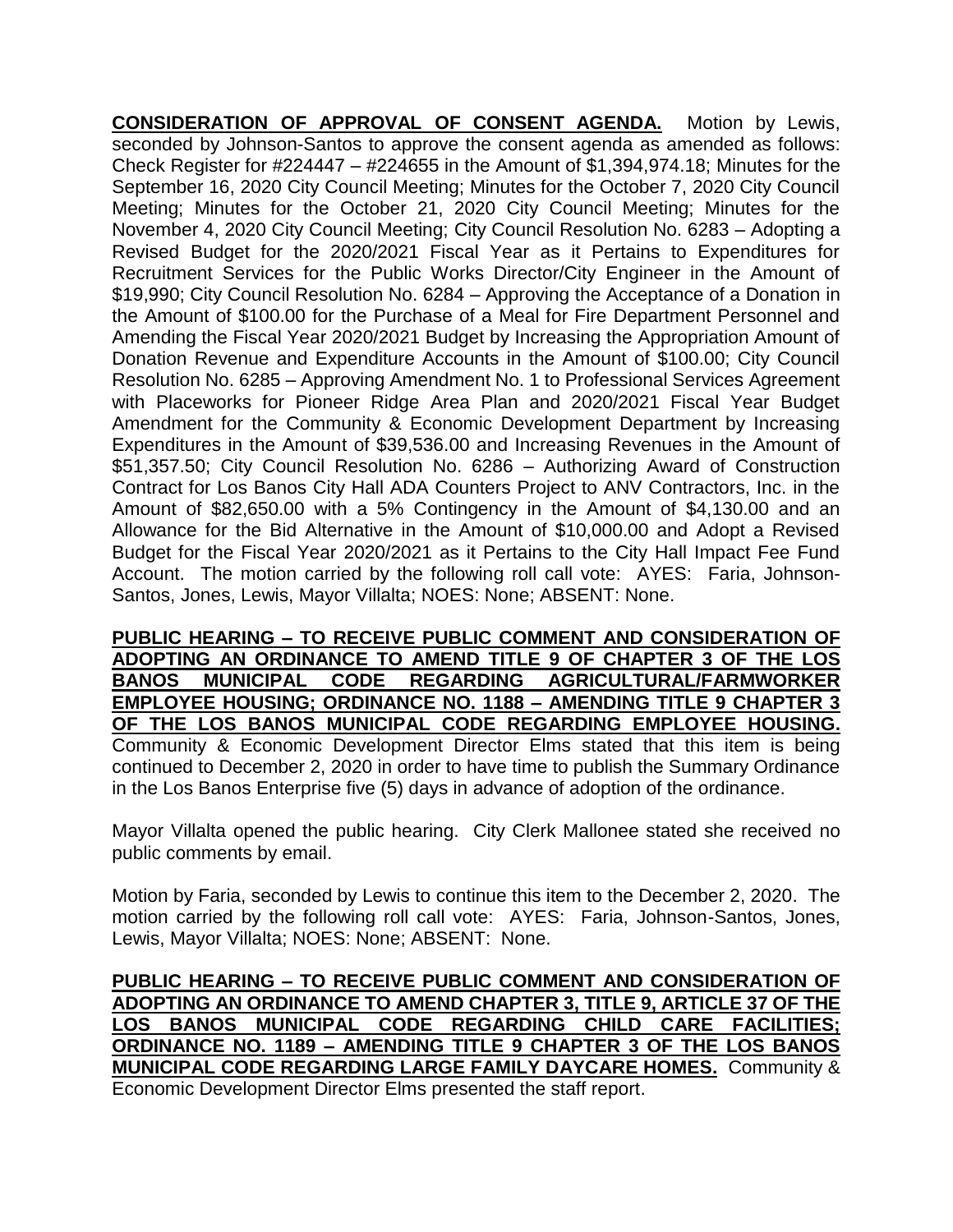There was Council Member and staff discussion regarding what the number cap on large family day cares is, if there were any limitation on the size of the home, if anything changed with Coved-19, and how the State of California closely monitors these day cares.

Mayor Villalta opened the public hearing. City Clerk Mallonee stated she received no public comments by email.

Motion by Faria, seconded by Johnson-Santos to waive the first reading of Ordinance No. 1189 – Amending Title 9 Chapter 3 of the Los Banos Municipal Code Regarding Large Family Daycare Homes. The motion carried by the following roll call vote: AYES: Faria, Johnson-Santos, Jones, Lewis, Mayor Villalta; NOES: None; ABSENT: None.

Motion by Faria, seconded by Johnson-Santos to introduce Ordinance No. 1189 – Amending Title 9 Chapter 3 of the Los Banos Municipal Code Regarding Large Family Daycare Homes. The motion carried by the following roll call vote: AYES: Faria, Johnson-Santos, Jones, Lewis, Mayor Villalta; NOES: None; ABSENT: None.

**SPEED CUSHION POLICY REVIEW UPDATE.** Public Works Director/City Engineer Fachin presented the staff report.

There was Council Member and staff discussion regarding hiring a consultant to review speed cushion policy and traffic calming, next fiscal year 2021/2022 hire a consultant to do a full study.

Council Member Lewis stated that she feels the rigidity of how many people have to respond to wanting the traffic calming in their neighborhood, referenced Stockton's policy when there is a street affected by high speeds and if the calming measures are put in it affects other streets, feels the measures that have to be met are a bit much for Los Banos.

It was the consensus of the City Council to move forward with the Speed Cushion Policy Review.

**COVID-19 STATUS UPDATE.** City Manager Terrazas reported that Merced County has moved back into the purple tier and read from the Merced County website what that means to businesses and the like, he read Covid-19 statistics from Merced County's website, encouraged all to continue to practice good hygiene practices, social distancing, Merced County is also encouraging all to get tested and how negative tests help out numbers to get us back into the less restrictive tier.

Mayor Villalta stated that the City of Los Banos still has per capital the least transmission rate, encouraged all to continue with social distancing, wearing masks, keep you gathering numbers low, and spoke to the number of deaths in Los Banos.

**ADVISEMENT OF PUBLIC NOTICES (Two Reports).** Community & Economic Development Director Elms stated that there are two items to be considered at the next Planning Commission meeting on Wednesday, November 25, 2020 for a Conditional Use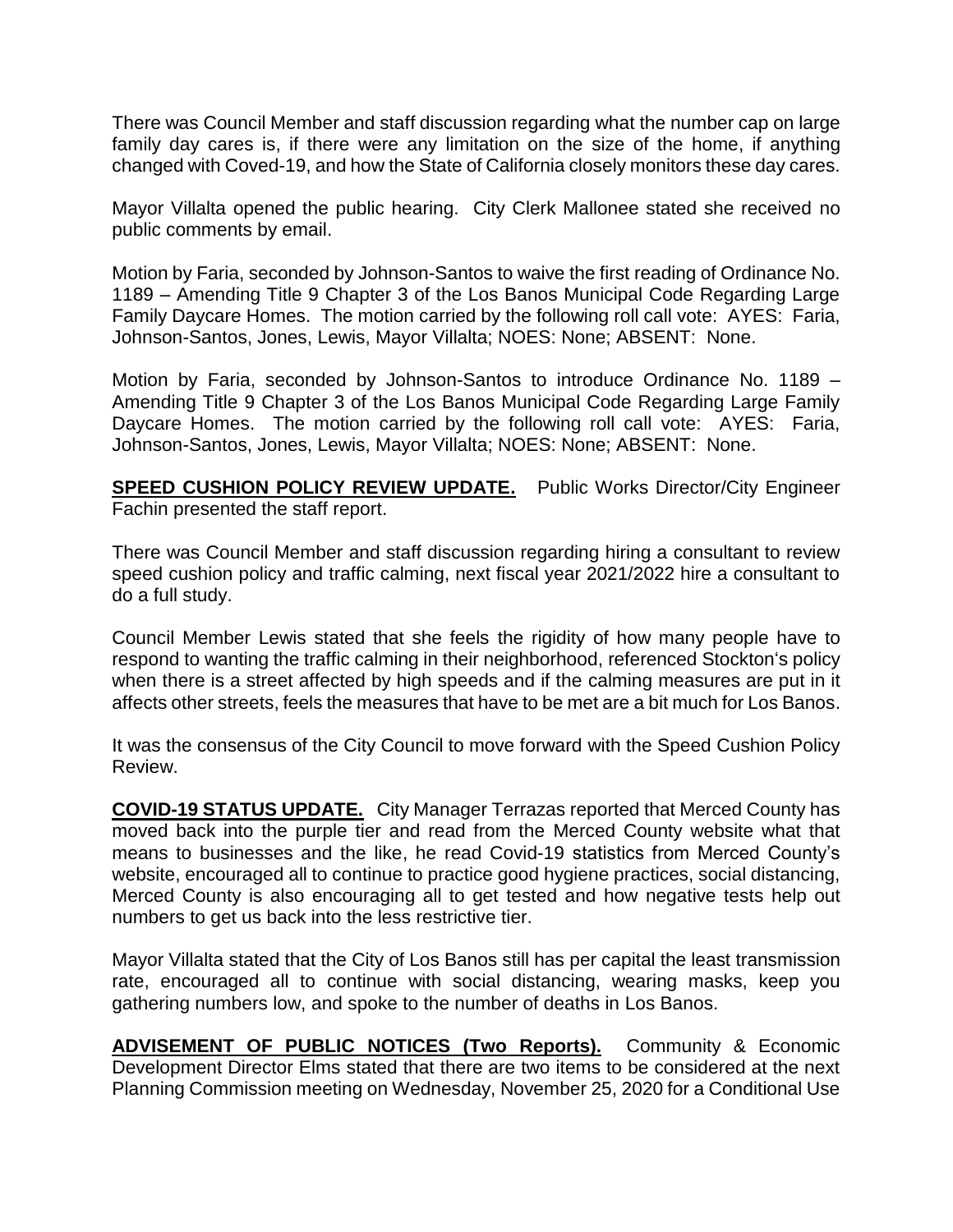Permit #2020-04 to allow the use of Type 47 Alcohol License for the on-sale of general alcohol in conjunction with a bona-fide eating establishment for Jams @ 209 Sports Bar & Grill located at 1516 I Street, APN 025-191-017 and a Mobile Food-vending Permit #2020-16 to allow the operation of a mobile food vending vehicle on private property for Roger Pires dba A-1 Water Quality located at 1248 E. Pacheco Boulevard, APN 026-171- 021.

**CITY MANAGER REPORT.** City Manager Terrazas stated that it is fall out there, how we are seeing a lot of leaves, how leave pick-up won't officially begin until November 30<sup>th</sup> and will happen on the day before your normal garbage pick-up day.

**REPORT/UPDATE ON MERCED COUNTY ASSOCIATION OF GOVERNMENTS (MCAG) AND MEASURE V COMMITTEE.** Mayor Villalta stated that things are progressing forward with Pioneer Road improvements, Highway 152 improvements with synchronization of lights, and the Billy Wright expansion is still moving forward.

## **CITY COUNCIL MEMBER REPORTS.**

**TOM FARIA:** Congratulations to Mr. de Alba for his recognition with the City Proclamation recognizing him as National Teacher of the Year.

**DARONICA JOHNSON-SANTOS:** Wished everyone a happy Thanksgiving and to be safe, wanted to thank everyone here for these past 4 years, it has been a big, wonderful experience, thanked staff and fellow Council Members from the bottom of her heart.

## **BRETT JONES:** No report

**DEBORAH LEWIS:** Stated that since we have passed the contract to affiliate with PCE, inquired as to if there was a meeting since we took the vote and if so she would like an update to the City Council so that we know what is going on at the next meeting. She stated that the City is having issues with our garbage pickup services with Republic Services, as the pickups this week have not been picked up in her area and what can we do to remedy this situation and inquired as to the reason behind this.

Mayor Villalta stated that the City of Los Banos membership was accepted by an unanimous vote by PCE at the November 19, 2020 meeting.

Public Works Director/City Engineer Fachin stated that the last couple of weeks have been really tough times for Republic Services due to staffing issues, they have added drivers from Salinas to help out, there was a holiday last week, there is a holiday next week so it will be impacted, they have had sicknesses, retirements and problems hiring staff. City staff has been in contact with Republic Services about these issues. Council Member Lewis stated that she would like an item on the agenda for an update on Republic Services for a future City Council Meeting.